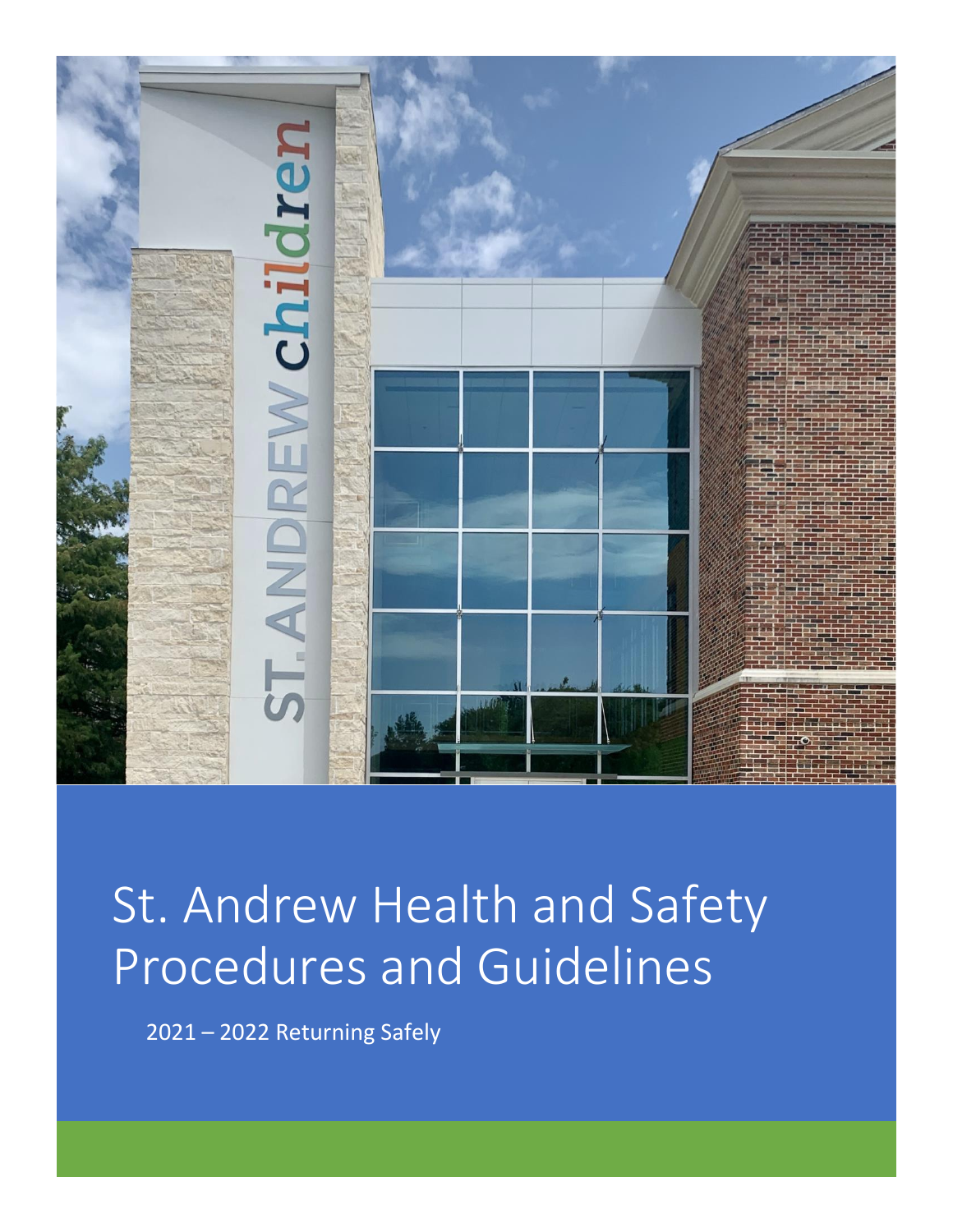

## St. Andrew Preschool Health and Safety Protocols and Procedures COVID-19

The primary concern of St. Andrew Preschool is the health and well-being of our children, families, and staff. Therefore, St. Andrew Preschool adopts this policy to comply with the recommendations of St. Andrew UMC, the Collin County Health Department, and Child Care Licensing, relating to children, families, and staff members.

This policy provides St. Andrew Preschool families and staff with the school's preparedness and response plan, infection prevention measures, and health screening measures. Our goal is to be transparent with our families in the operational pattern in response to COVID-19. St. Andrew will continue to monitor developments and provide guidance as needed.

St. Andrew Preschool may adjust protocols to address specific needs or circumstances to protect the health and safety of students, staff, and families.

To maintain the healthiest environment for ALL, it is vital that students and staff who display symptoms of illness remain at home.

## **Drop Off / Pick Up Procedures**

During the first week of school families will be invited into the building to drop off and pick up student(s). On week two we will begin morning carpool drop off and in person pick up.

**Families are to wear a mask any time they are in the building, and children ages 0-12 are on campus (to pick up in the afternoon, to volunteer, etc.) and we ask that only one parent or caregiver come into the building for afternoon pick up.** Please enter and exit the building as efficiently as possible.

A detailed Carpool Protocol and Procedure video will be emailed to families prior to the start of school.

## **Health Screenings**

All staff and visitors should self-screen for Covid-19 symptoms daily. Families should screen their student(s) for Covid-19 symptoms daily. All students, campus visitors, and volunteers will be required to complete a Covid-19 screening upon check in.

The following individuals must be screened every day before entering the St. Andrew Preschool:

- St. Andrew Preschool employees
- Children enrolled in St. Andrew Preschool
- Persons with legal authority to enter, including law enforcement officers, Licensing staff, and Department of Family and Protective Services Staff

**Health screenings will include both a temperature check (students and staff are asked to take temperatures BEFORE coming to school).** A health questionnaire will be a part of the digital sign in process through the Pro Care Connect App for students.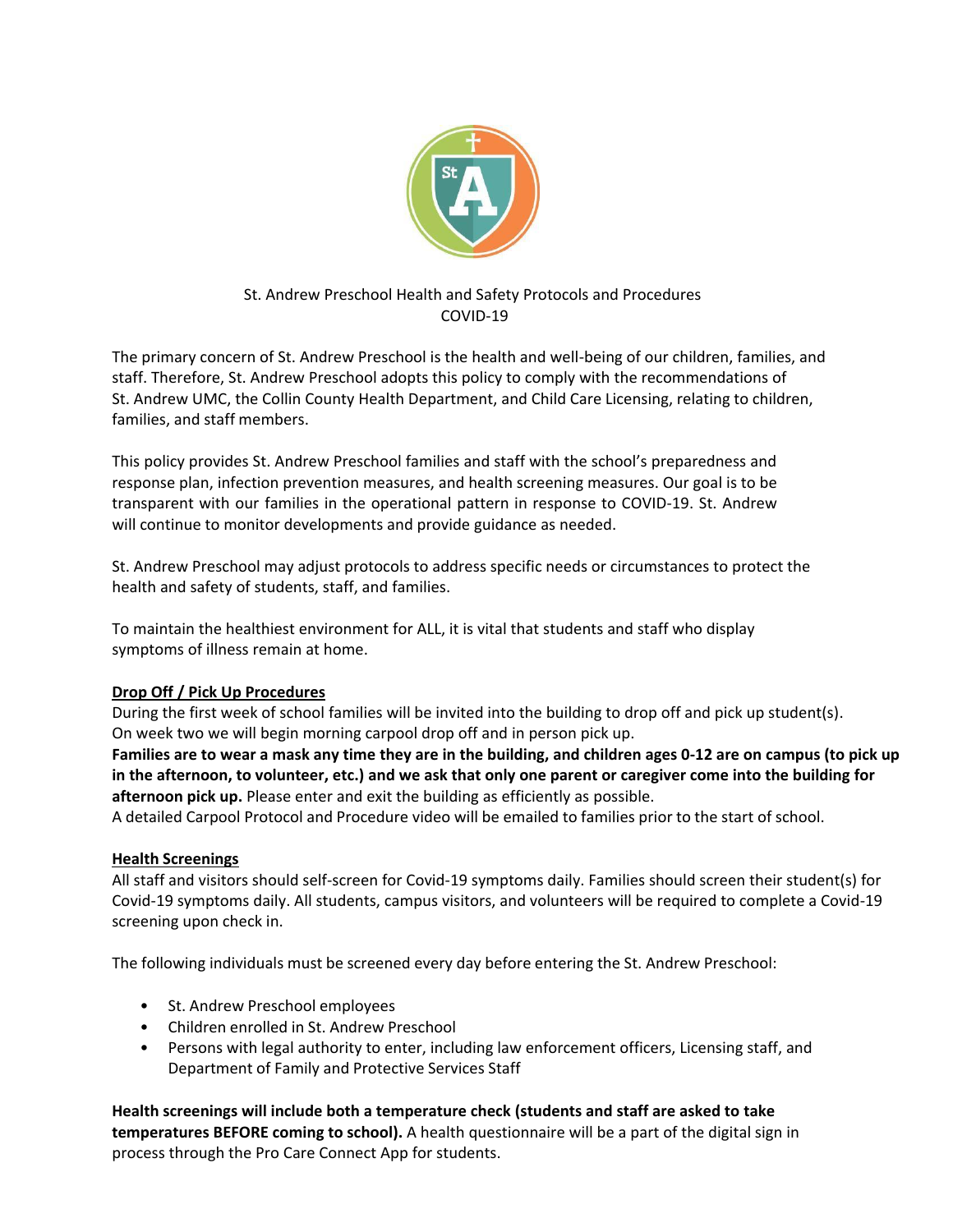## **Daily Health Check Screening Questions**

The health questionnaire will ask if your child has been, within the last 14 days:

- Diagnosed with COVID-19
- In **contact** with someone recently diagnosed with COVID-19
- Exposed to anyone who had **contact** with someone recently diagnosed with COVID-19
- A participant in international travel to a country requiring a 10-day self-quarantine as designated by the CDC

**Contact**: interactions within six (6) feet of an infected person for at least 15 minutes

## **Illness Exclusion**

Students/ staff should not enter the preschool if they have any of the following symptoms:

- o Sick with symptoms that could be Covid-19
- $\circ$  Feeling feverish or a measured temperature greater than or equal to 100.0 degrees
- o Cough
- o Shortness of breath or difficulty breathing
- o Chills
- o Muscle pain
- o Headache
- o Sore throat
- o Loss of taste or smell
- o Diarrhea/diarrhea
- o Nausea
- o Fatigue
- o Congestion/runny nose
- $\circ$  Known close contact with a person who is lab-confirmed to have COVID-19
- o Known close contact with a person with any infectious disease

## **Return to school for an illness other than COVID-19**

When students/staff are ill, they must not return to school until they are symptom free without medication for 48 hours.

## **If a Child Develops COVID-19 Symptoms at St. Andrew Preschool**

## **Addressing the Symptomatic Child**

If a child begins developing COVID-19 symptoms while at St. Andrew Preschool, a member of the administration will contact the child's parent/guardian immediately. The child will be removed from his/her classroom and relocated to the infirmary. A staff member will remain with the child until he/she is picked up from school. Parents will need to pick up a sick child within 30 minutes of being notified. Depending on the circumstances, St. Andrew Preschool will take other steps as necessary for the safety of other children and staff, including notifying families and staff of possible exposure, contact tracing procedures, closing St. Andrew Preschool, and taking the necessary infection control measures. Please make sure all contact information on the Enrollment Form is always current and up to date throughout the school year.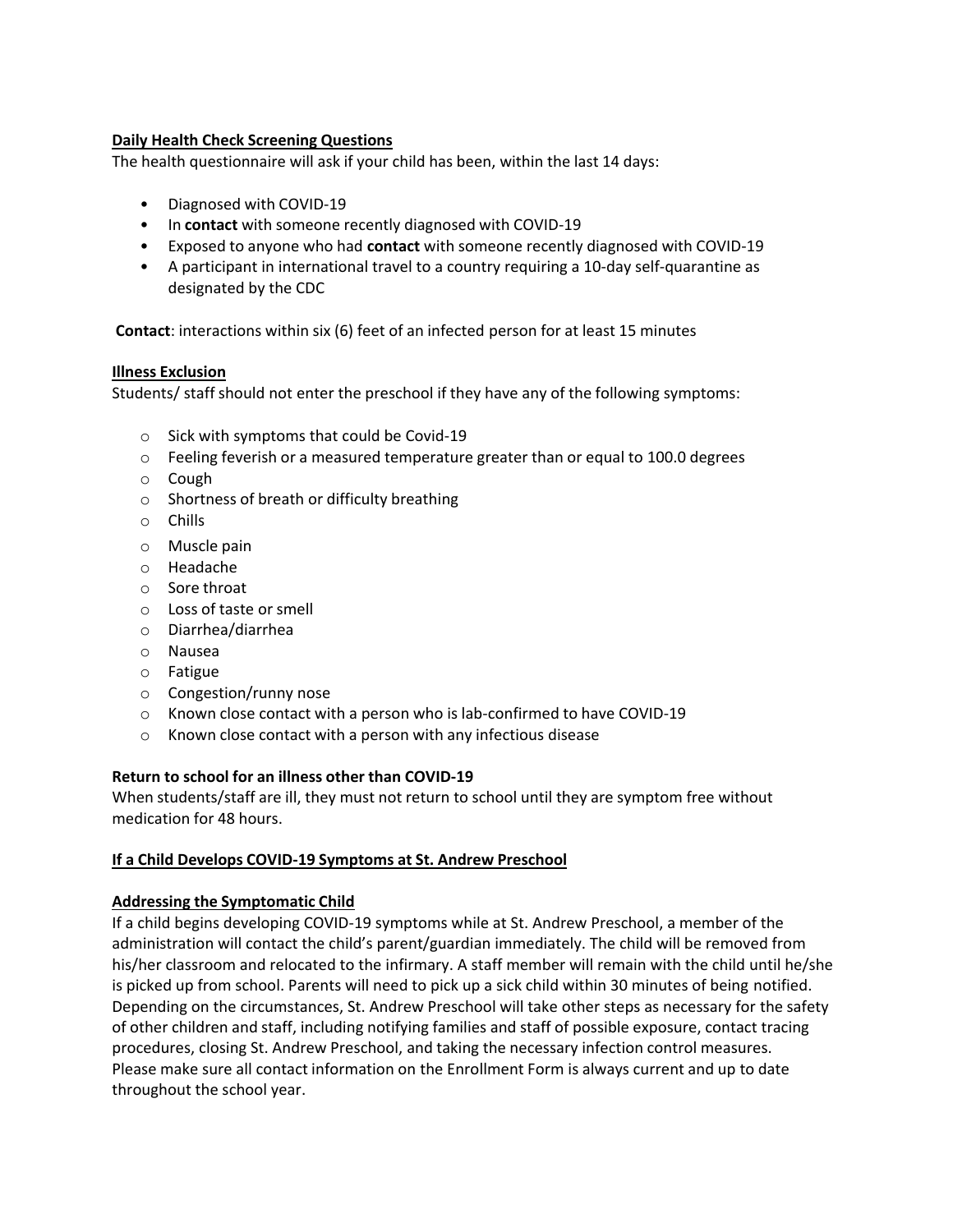## **Reporting COVID-19 Diagnosis**

In cases where a child or staff member has a confirmed case of COVID-19, St. Andrew Preschool will report the casewithin 48 hours of learning about the diagnosis to the following groups:

- Collin County Health Department
- Child Care Licensing
- St. Andrew Preschool families & staff

With regards to the child/ staff diagnosed with COVID-19, St. Andrew Preschool will keep his/her identityconfidential to the extent possible as required by law.

**When a student or staff member tests positive, the parent or staff member will be asked to provide a copy of the PCR or antigen test results to the Director. The Director will evaluate each positive case and provide a return to school date.**

## **Infection Prevention Measures**

In cases where a child has a confirmed case of COVID-19, St. Andrew preschool will:

- Follow any required directives, recommendations, and guidelines from Collin County Health Department
- Follow any required directives, recommendations, and guidelines from Child Care Licensing
- Implement necessary infection control measures
- Contact-trace any close contacts the child or employee experienced while at St. Andrew Preschool
- Deep clean areas of the building that are heavily used by the individual with a labconfirmed case (student/staff)

## **Return to St. Andrew Preschool**

For any child with confirmed or suspected COVID-19, St. Andrew Preschool will follow the procedures below as to when the child can return to St. Andrew Preschool.

In cases where a child has a confirmed case of COVID-19, the child will:

- Self-quarantine for a total of 10 days
- Return to St. Andrew Preschool when the following three (3) criteria are met: 1. Two days (48 hours) have passed since resolution of fever without fever reducing medication AND
	- 2. Improvement in respiratory symptoms (cough, shortness of breath) AND
	- 3. Ten (10) days have passed since COVID-19 symptoms first appeared

In cases where a child who has symptoms that could be COVID-19, and does not get evaluated by a medical professional, or tested for COVID-19, the child is assumed to have COVID-19, and the child may not return to St. Andrew Preschool until the child has completed the same three step criteria listed above.

If the child has symptoms that could be COVID-19 and wants to return to St. Andrew Preschool before completing the above self-quarantine period, the child's parent/guardian must obtain a medical professional's note clearing the child for return based on an alternative diagnosis or a negative test result.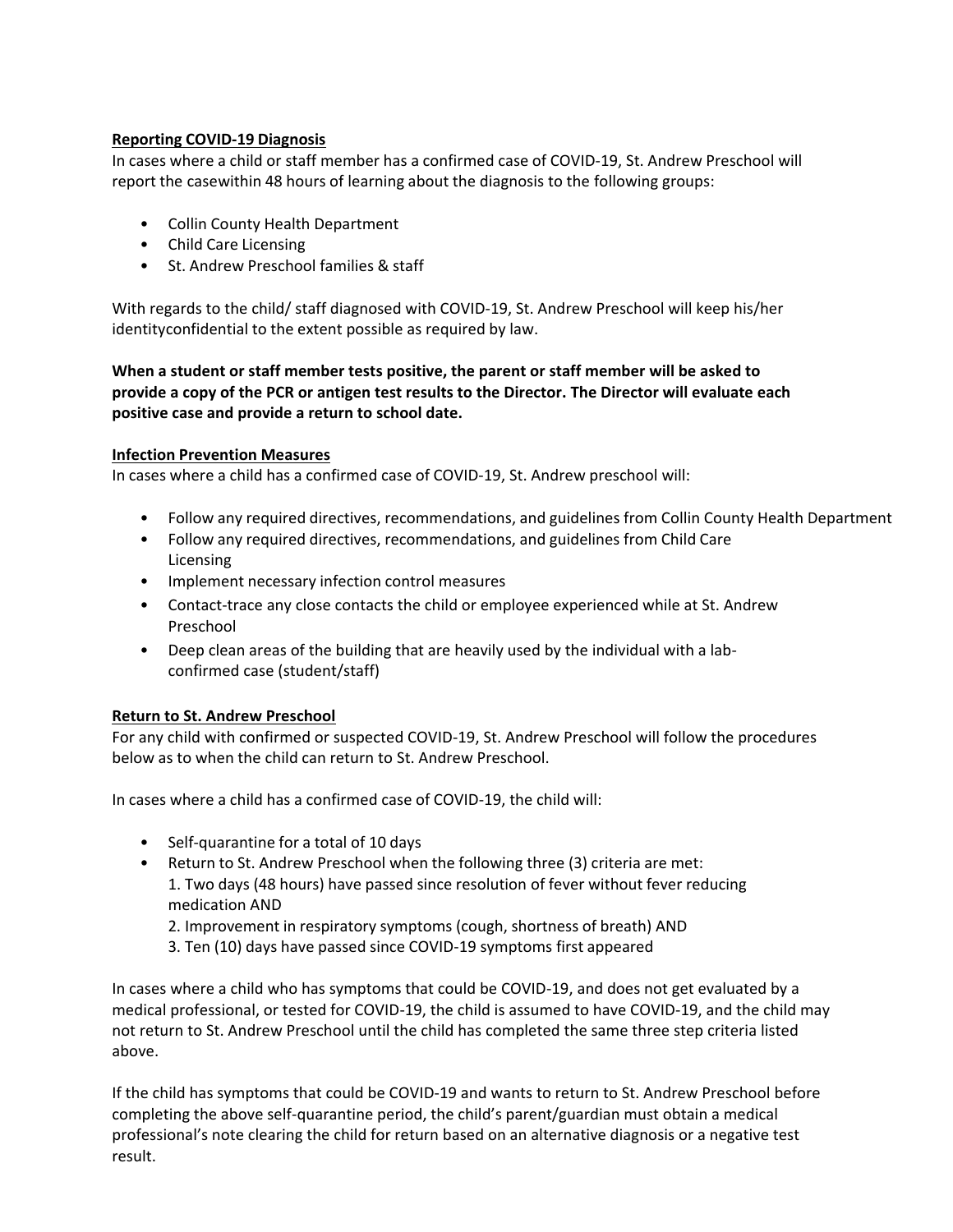Unvaccinated staff members displaying Covid-19 symptoms will follow the protocols listed above. However, anyone who has had close contact with someone with COVID-19 and who meets the following criteria does **NOT** need to stay home.

- Someone who has been [fully vaccinated](https://www.cdc.gov/coronavirus/2019-ncov/vaccines/fully-vaccinated.html) and shows no symptoms of COVID-19
- **Or**
- Someone who has COVID-19 illness within the previous 3 months **and**
- Has recovered **and**
- Remains without COVID-19 symptoms (for example, cough, shortness of breath)

## **Hygiene Stations**

Parents and staff will use hygiene stations located at the front door upon entering the facility. Alcohol based hand sanitizer will also be available on the check in stations located outside of each classroom.

## **Hand Washing**

Children will be required to immediately wash their hands upon arrival in the classroom. Each classroom will have a sand timer that the teacher will use to regulate (20 second) timed hand washing.

Throughout the day, children will wash their hands frequently with warm, soapy water. St. Andrew Preschool will also have hand sanitizer available at all entry doors and in classrooms serving children 24 months and up.

Children will wash hands and/or use hand sanitizer before and after playing on the playground.

## **Environmental Protocols**

- All frequently touched surfaces such as light switches, doorknobs, handles, faucets, counter tops, tables, chairs, sinks, toys, etc. will be disinfected before the arrival of any students, throughout the day and after dismissal.
- An enhanced, thorough cleaning will be performed each evening by the church custodial staff in all areas of the school. St. Andrew Preschool will continue to follow NAEYC's guidance on daily cleaning, sanitizing, and disinfecting procedures.
- Children and staff will wash hands frequently and regularly with soap and water for at least 20 seconds throughout the day.
- Staff will have access to disposable gloves, disinfectant solution, anti-bacterial wipes, and hand sanitizer
- Staff will spread the children out appropriately during classroom activities, snack, lunch, andnaptime.
- Enrichment classes will have time between classes to allow time to disinfect resources and classrooms.
- Increased ventilation and HVAC air filtering where possible in classrooms and indoor common areas.
- Staff will be encouraged to enjoy and utilize our outdoor learning spaces for lunch and other learning experiences.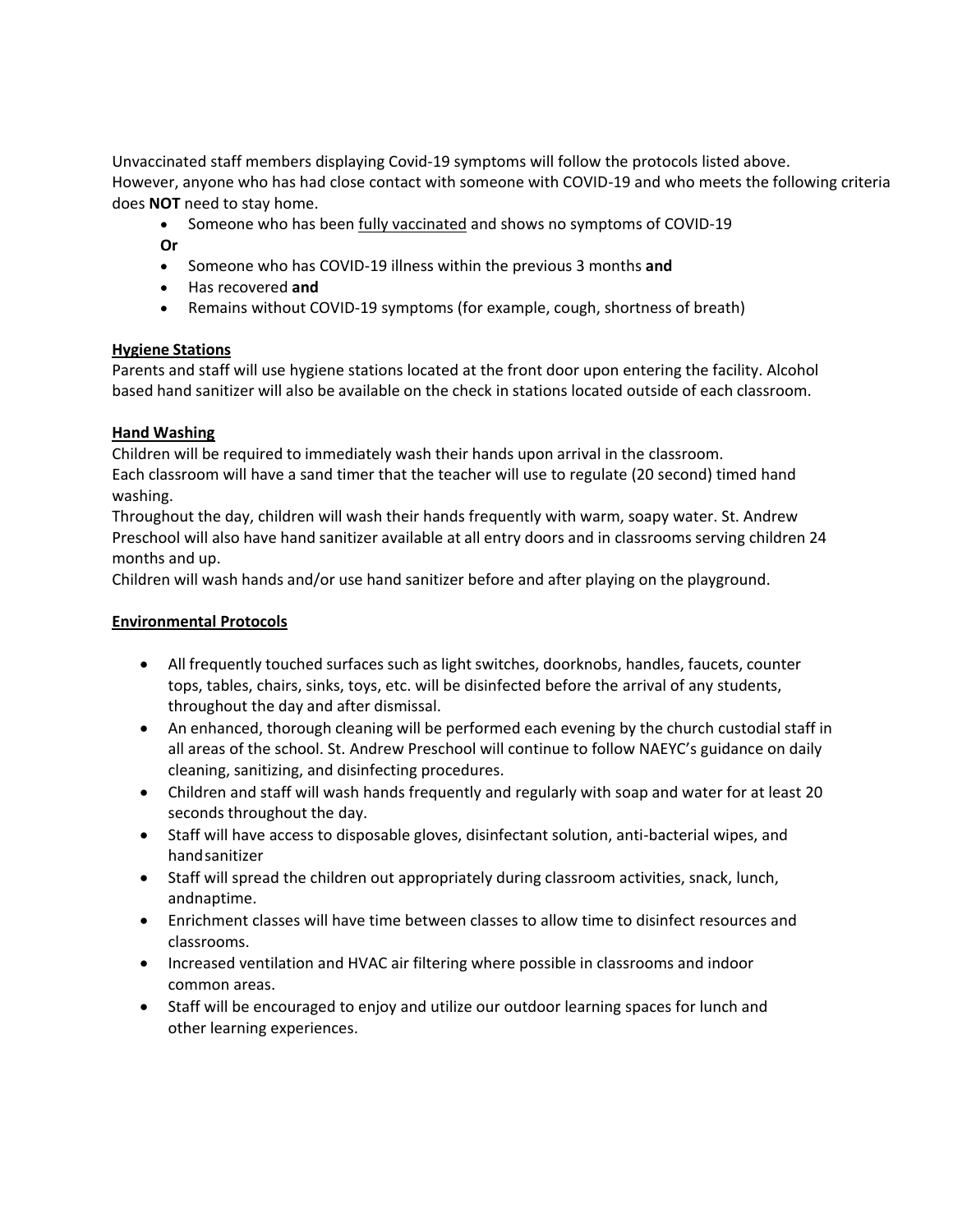## **Staff Health and Safety**

- St. Andrew will require all staff who work in close contact with ages 0-12 years old to wear a mask.
- Vaccinated individuals are not required to quarantine if they have received their final dose more than 2 weeks prior to exposure and have remained asymptomatic since the current exposure. However, fully vaccinated people should get test 3-5 days after exposure.
- All staff must stay home when feeling sick.
- Staff will take temperatures before reporting to work. Staff will be sent homeif they exhibit any signs of illness.
- Staff will immediately wash their hands upon entering the building. Signage describing proper hand washing technique will be posted at all sink areas.
- Signage describing proper respiratory etiquette will be posted in common areas.
- Staff will follow the same listed protocol as a student in the case of infection and return to school.

## **Student Health and Safety**

Children are welcome to wear a mask as they or their parents choose. If a child is unable to keep the mask on properly and use it safely, they will be asked to remove it and put it in their school bag.

Siblings of close contacts DO NOT need to quarantine UNLESS the close contact develops symptoms or test positive.

If a member of the student's household tests positive and cannot stay away from the positive case, the student will need to say home until the positive case is recovered before they begin their quarantine. Otherwise, it's based on the last day of exposure to the positive case (with that being day 0).

## **Overall Health and Safety**

If a staff or student has previously tested positive for Covid 19 and recovered in the past three months, comes in close contact with a new Covid case, they will not be required to quarantine if they remain symptom free.

## **Prohibition of Disclosure**

To maintain requirements allocated through HIPPA the identity of any staff or student with COVID -19 symptoms or a confirmed diagnosis must remain confidential and only be discussed with the Director.

## **Mixing Classrooms/Combining Children**

Students will remain with their classroom teacher and classmates throughout their school day. Students will transition to the Playground, Motor Movement and Literacy Classroom during the day. All other enrichment classes (Music, Sacred Circle, Spanish, Learning with Out Tears, Library, etc.) will be taught in the student's classroom. Students will be invited to participate in Chapel by age levels.

## **Snack & Lunch**

All surfaces will be disinfected before snack & lunch. All staff and children will wash hands before and immediately after snack & lunch. Each child's snack & lunch must be packed in individual containers and labelled with the child's name.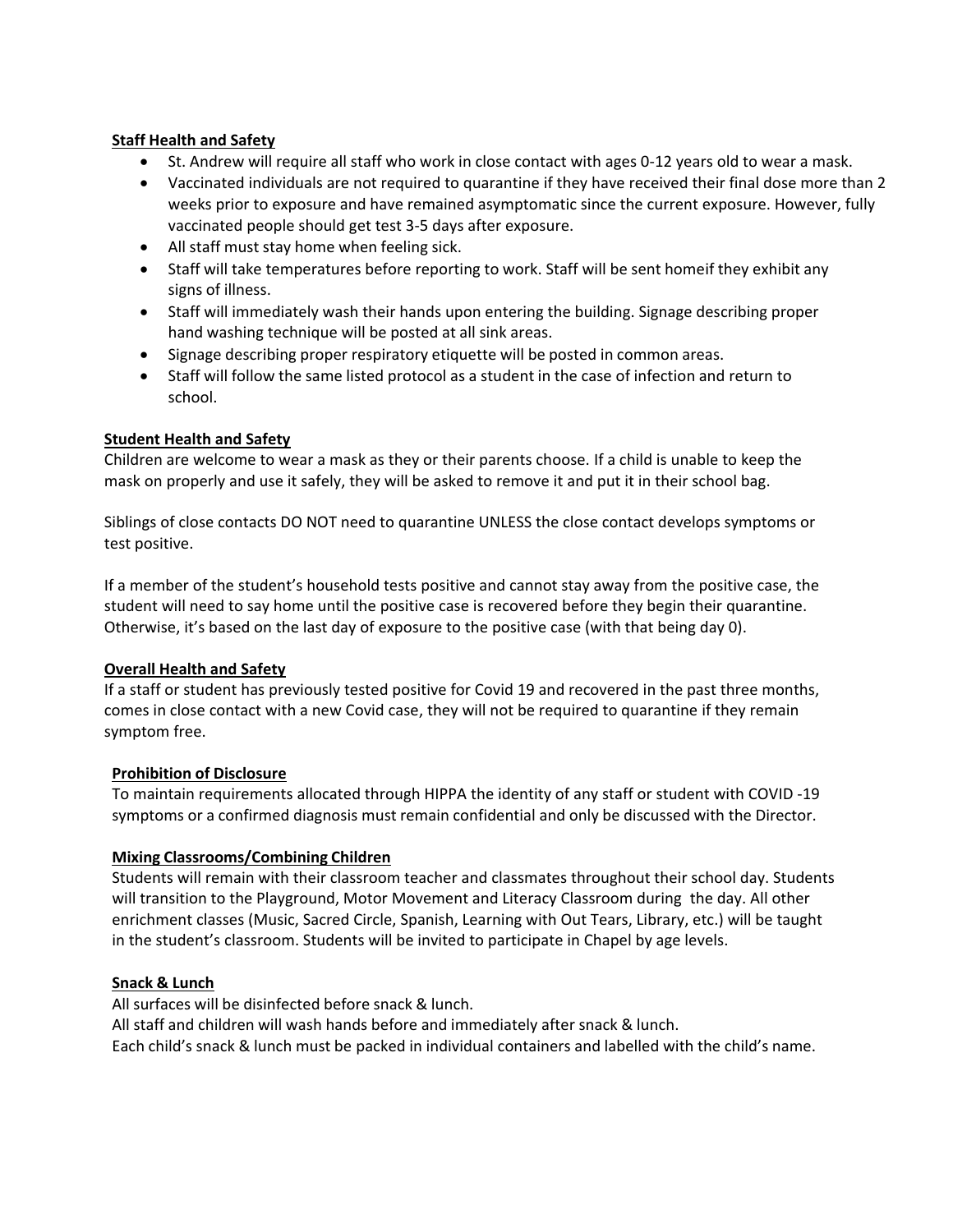## **Communication**

- All families will receive an email notifying them when a positive Covid-19 case has been identified at school.
- If the current situation changes and it becomes necessary to update our procedures or close our program temporarily, we will notify families via email to the primary account holders email address.

Parents are asked to immediately notify St. Andrew Preschool if you become aware of any person with whom your child or family has had contact with that:

1) exhibits any of the symptoms listed above,

2) is advised to self-isolate or quarantine, or

3) has tested positive or is presumed positive for COVID- 19or any other infectious illness.

## **Travel**

Families must notify St. Andrew Preschool prior to returning to school of any travel outside of the United States. St. Andrew Preschool reserves the right to exclude a child(ren) from care if they or a member of the household has traveled to a country that has been identified by the CDC as an "at risk" country.

Currently, there is no mandatory self-quarantine for travel within the United States. Should the federal or state government institute a mandatory self-quarantine, St. Andrew Preschool will follow any mandatory self-quarantine guidelines.

## **Contingency Plan**

St. Andrew Preschool follows the Plano ISD calendar as a guideline. During the period in which PISD is E- learning only, St. Andrew Preschool will also be closed for in person instruction. St. Andrew Preschool will consider the date in which PISD resumes in person learning to determine when our school will open.

## **Pandemic Tuition Policy**

During a "required" closure enrichment learning opportunities will be provided by the Age-Level Teams. Age-Level Facebook classroom pages will be created to view recoded lessons that follow the planned thematic instruction. Activities will include thematic studies, work jobs, cooking ideas, outdoor activities, dramatic play ideas, gardening ideas, virtual field trips, journaling for older students, and online links for story readings, music, and bible lessons.

Should St. Andrew Preschool need to close for Pandemic reasons, full tuition will be due for the first two weeks of closure. If the center is closed longer than two weeks, 50% of tuition will be due. Parents may give a 30-day notice to withdraw from the program if they feel it is in the best interest of their family. 50% of the tuition will be due during the 30-day notice period. To re-enroll in the program after withdrawing, a full registration fee will be required.

## **Disclosure Statement**

I understand that outside of care, to control my child's exposure in the community, I will complywith all state, county, or local stay-at-home orders. I will immediately notify St. Andrew Preschool if I become aware of any person with whom my child or I have had contact exhibits any of the symptoms listed above, is advised to self-isolate, quarantine, or has tested positive, or is presumed positive for COVID-19 or any other infectious illness.

*This policy does not otherwise modify or amend the 21-22 St. Andrew Preschool Parent Handbook.*